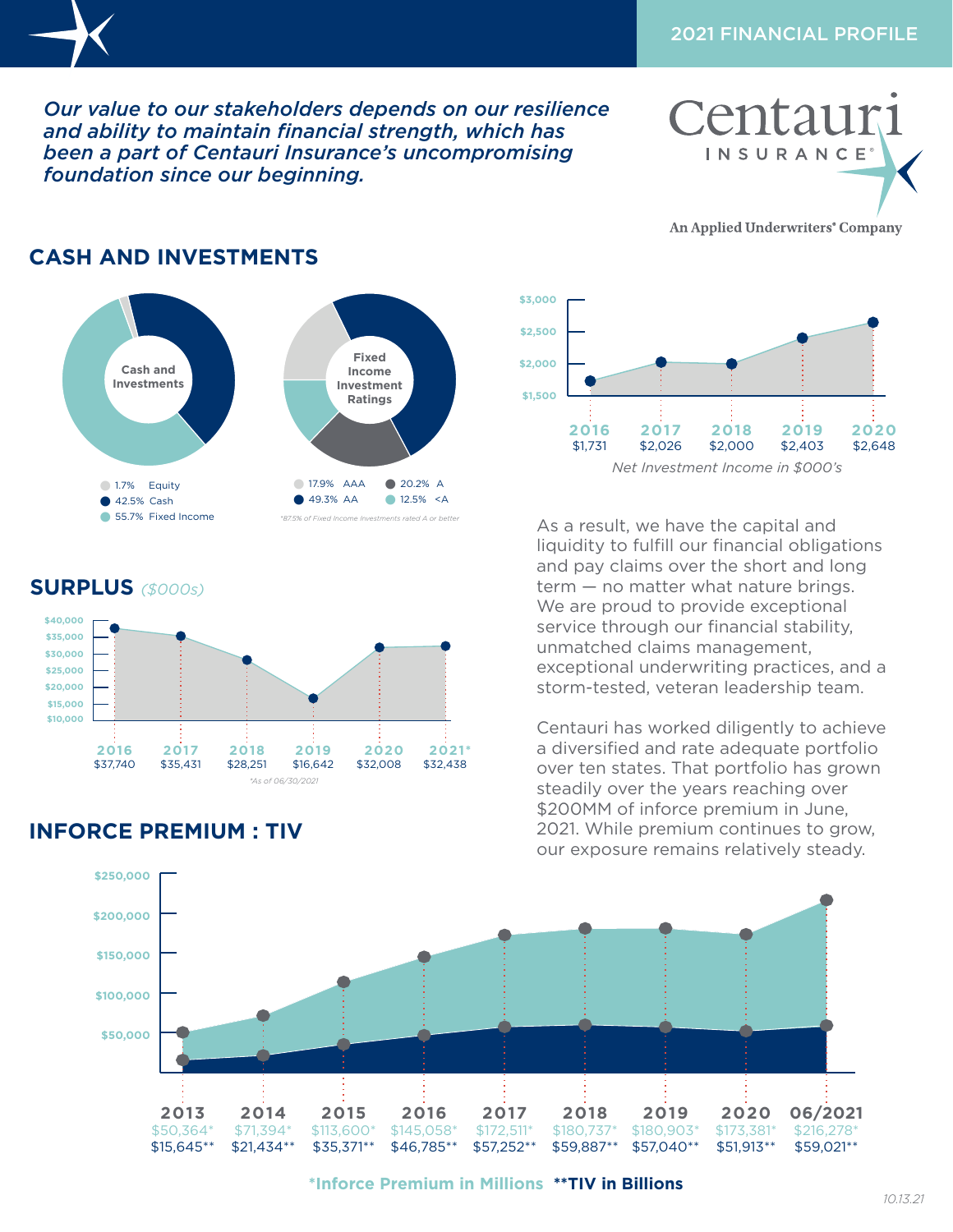## **SECURITY THROUGH REINSURANCE**

- As tested recently by Hurricane Ida, Centauri purchases reinsurance well beyond industry-accepted minimums to ensure policyholders are protected when they need it most. *Exambesi***ng** Case in point, less than half of the available reinsurance limit was reached by Hurricane Ida.
- Our reinsurance strategically spreads exposure across **\$200** highly-rated, highly-capitalized reinsurers around the globe that maintain a minimum of B++ (Good) by A.M. Best, AA-**\$150** by Standard and Poor's or are otherwise fully collateralized.
- We maintain a highly conservative investment approach, **\$100** with 82% of invested assets held in cash or highly-rated fixed **\$50** income and equity securities to ensure we can meet the needs of our policyholders.



**Rating**

*\*International Reinsurers rated AA- by S&P or fully collateralized*



#### **Catastrophe Reinsurance:**

Indemnification for the accumulation of losses in excess of the company retention arising from a catastrophic event.

#### **Per Risk Reinsurance:**

Indemnification for the company for losses on an individual risk in excess of a specific per risk retention. Per Risk is contracted for all risks over a set value, whereas facultative is contracted specific to one individual risk.

Fire



*Legal Disclaimer: The information and statements contained herein are intended to be general information about the company and its financial performance.* **\$35,000** 49.3% AA 12.5% <A



itaur INSURANCE<sup>®</sup>



**Commercial** Residential









**\$30,000**

*\*87.5% of Fixed Income Investments rated A or better*



centauriinsurance.com

Flood Condo Owners & Renters

**Owners** 

**2018**